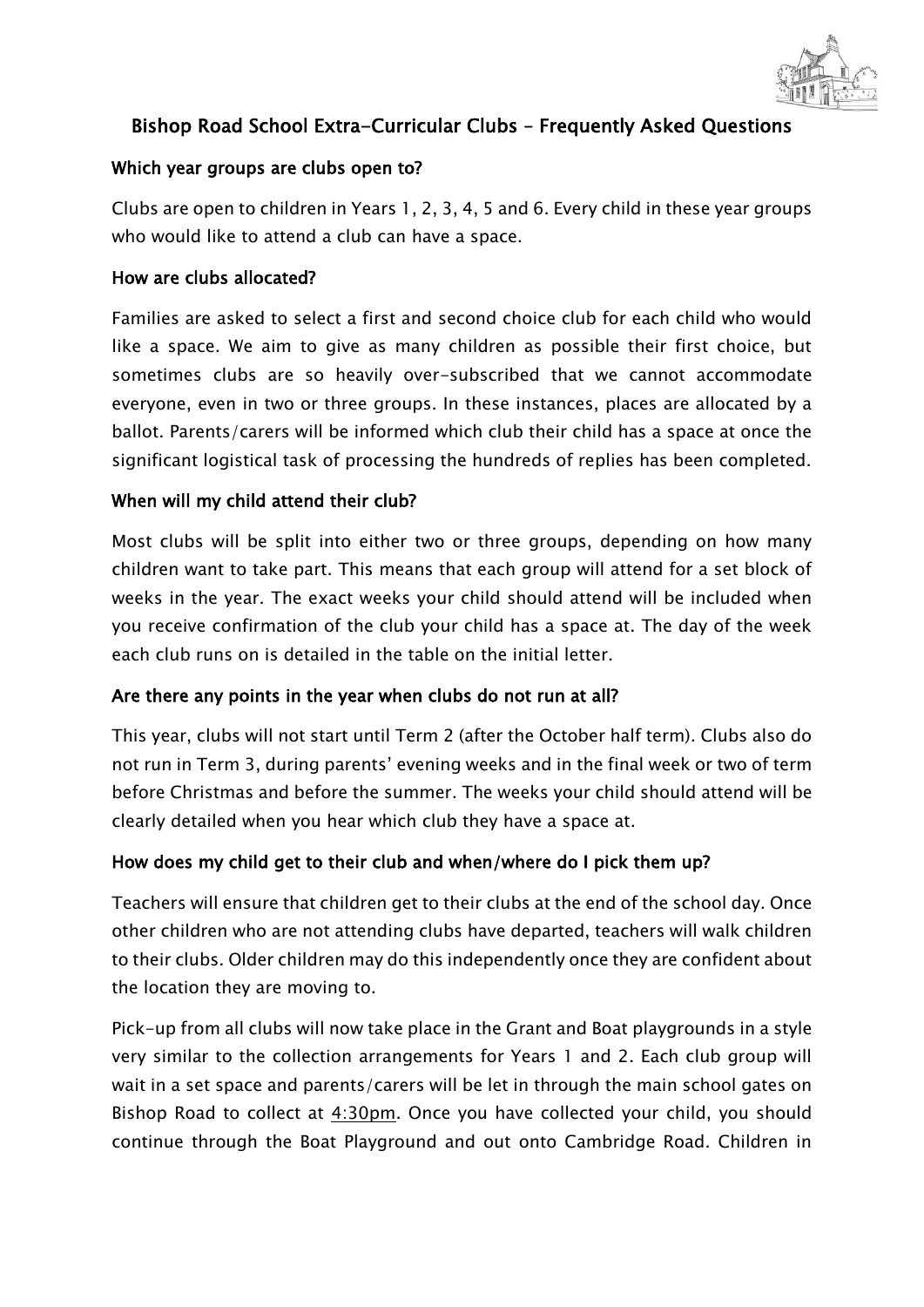

Years 5 and 6 may walk home on their own at the end of their club if permission is given.

# What if my child cannot attend their club on a certain week?

Please inform the club leader or their class teacher either through a note/letter or via the contact form on the school website. If it is after 4pm on the day before, you must either send in a note/letter or call the school office.

# What if my child no longer wishes to attend their club?

Please inform the club leader or their class teacher through the communication methods listed above.

# Are the clubs run by teachers different to the clubs run by Ed Support?

Yes – all information about clubs run by Ed Support is available from Mr Starkie. All queries relating to Ed Support clubs should be directed to him. Attendance at Ed Support clubs is entirely separate to clubs run by teachers, although collection will be co-ordinated so that all parents/carers are able to move through the playground at 4:30pm.

# Why are all of the clubs open to a single year group this year?

Although schools have started the year operating in a manner which is much closer to usual, it is unclear how the situation in relation to Covid will progress as we enter the autumn and winter months. Limiting clubs to single year groups, where there is already a degree of mixing in the playground, provides the best opportunity for clubs to be able to continue running throughout the year.

# Is there a Covid contingency plan for clubs?

Should a class reach a certain threshold in terms of active Covid cases at any given time, the rest of the children in that class will not be able to attend clubs for two weeks in order to limit the opportunity for transmission. School reserve the right to extend this to whole year groups or multiple classes should case levels become too high. It may also be necessary to pause or cancel the entire clubs programme if cases are high across large sections of the school.

# Does my child need to bring anything for their club?

This will be detailed in the letter confirming your child's place at a club. For most clubs, children will either not need to bring anything or will just need their PE kit if it is a sports club.